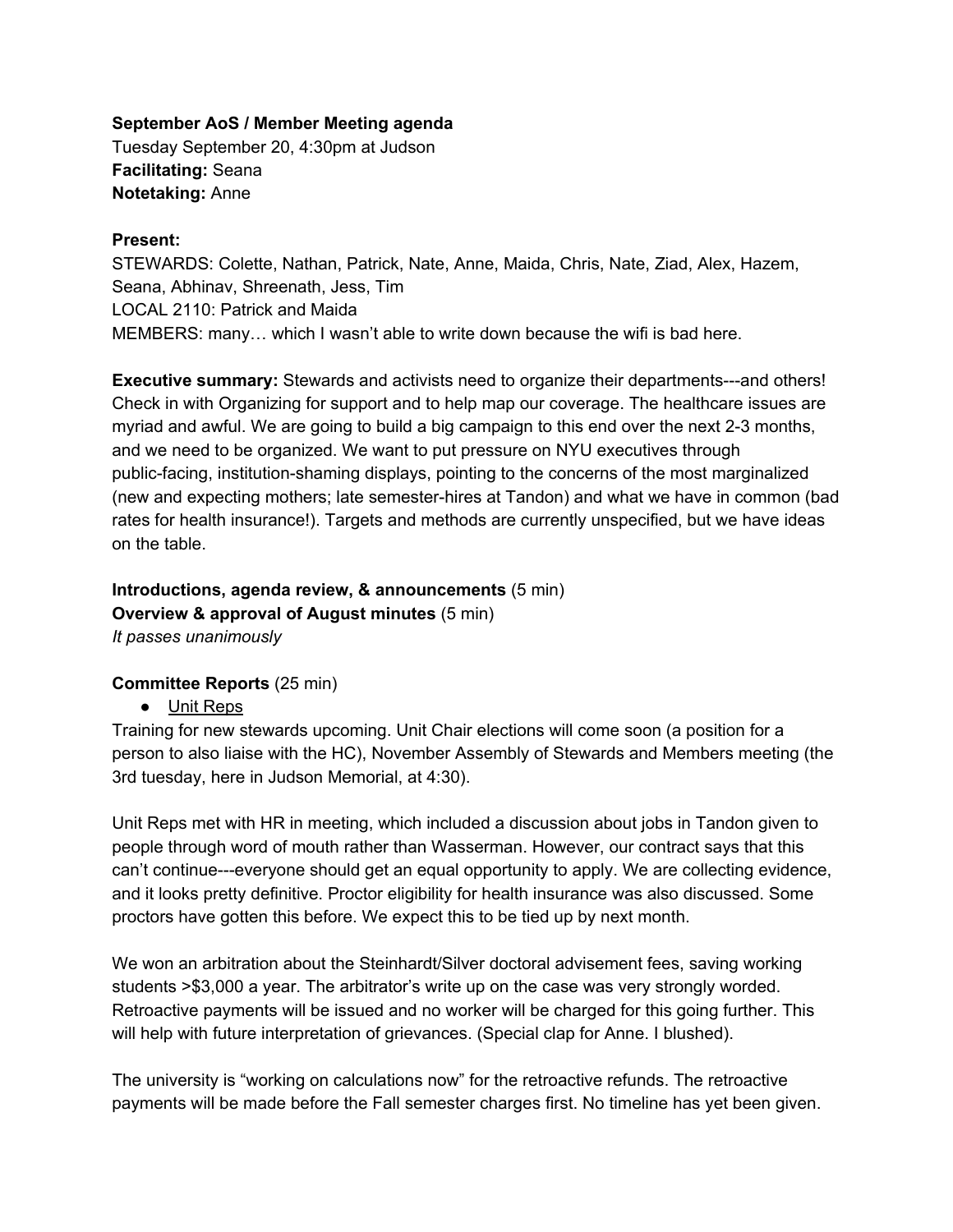The service and registration fee is linked to this one. The university thinks that they are "related" to the 1 credit, which is why they refused to hear a grievance about this… so now that language is coming back to haunt them.

In general, however, October 5th is the date at which bursar bills will be adjusted for workers. Folks should contact us + the bursar on the 6th if anything weird is still on there. It's fine (and easier) just not to pay the things you think should be waived. The health insurance part is due on the 19th.

## ● Bylaws

Chris: Over the summer we've been working on revisions to our bylaws (which are almost a year old). We'll be making a recommendation to membership probably next week. They will include: responsibilities for JC delegates, the unit chair; an official caucus policy; and changes to how referenda work. There will be 2 open feedback sessions in the end of this week/start of October. The final version will come out on the 7th. We'll open the vote on the 7th or 10th and have 5 or 7 days to run the vote online.

● PoliSoli

Ziad: We have most recently been active in a Labor for Black Lives coalition, solidarity with LIU locked out workers, and coming up, the Barnard College 20th anniversary commemoration of a successful strike (next week, 12-2). The Barnard contingent factory is bargaining, so this is a way to send a message to the admin.

● Communications

Tim: We have new members and have a much nicer division of labor now. It's really just the greatest. We're starting up another year of the Grad Worker Rank & File with Tim in charge. We'd like to have a meeting next week to brainstorm content, looking to publish the first issue in the start of October. If you have ideas, contact me/Anne! We are also looking for more GSOC newsies to help with distribution.

● Organizing

What is the organizing committee? Folks who coordinate discussion and action. Recently we've been organizing/training organizers and activists to go out and visit departments to spread awareness about the union and report on problems that we might not otherwise hear about. We want to see a department squad structure, so that we can mobilize the whole campus, to have a broad base of rank and file members who can be activated/easily can find the information they need if they have a problem. The healthcare campaign is helping us build this structure and it's a huge priority. Everyone should be an organizer, not just the committee.

● Joint Council

Ziad: Not much happened. A letter was passed to the JC from Barnard and Columbia folks in support of our member definition.

## **Local 2110 Update** (10 min)

Maida: Congratulations again on the arbitration, especially because it's the first arbitration. It well inclines NYU to resolve things better in the future. Nationally, the union just won a huge decision at the NLRB; Graduate Employees are workers, covered fully by the Labor Relations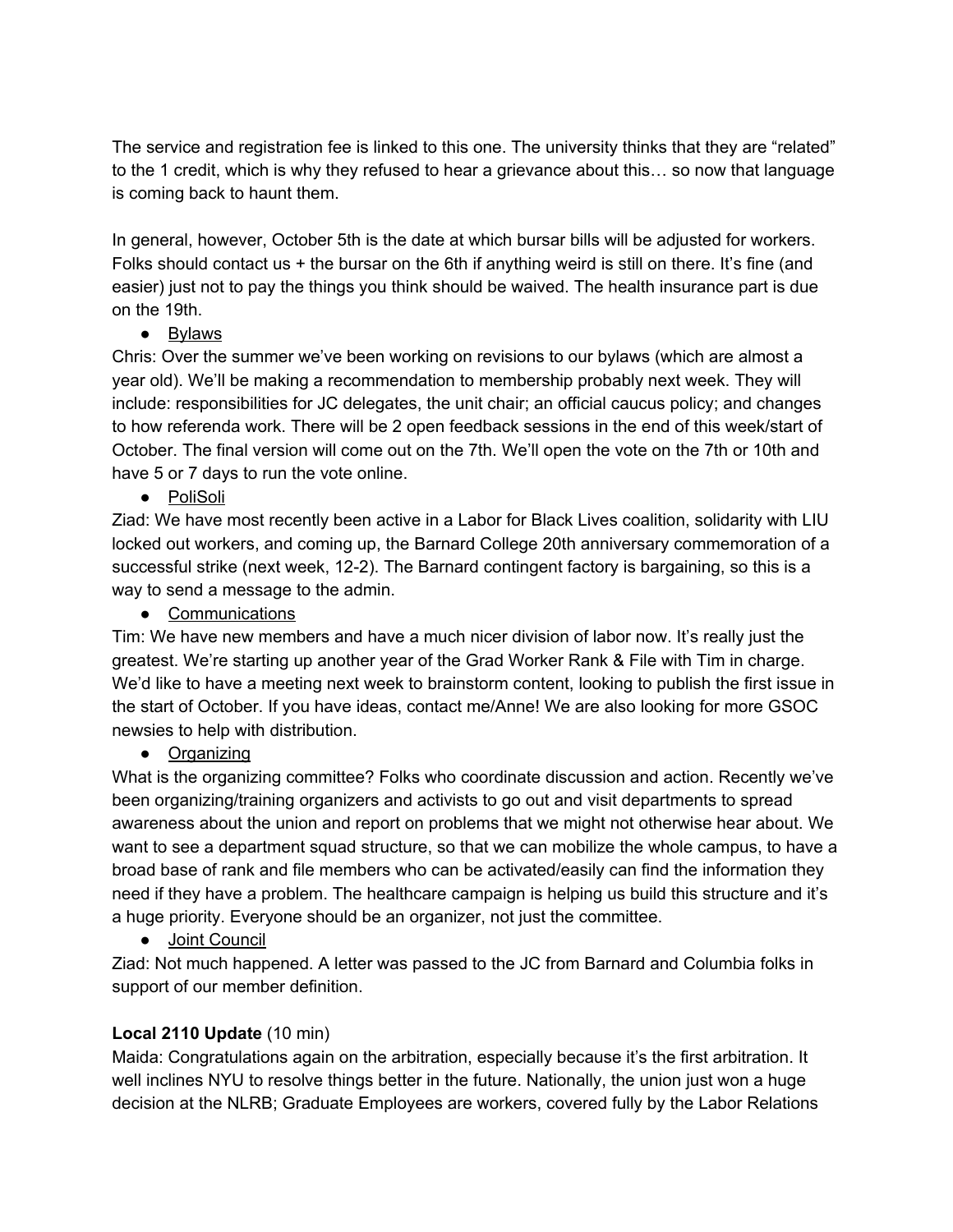Act. This effects GSOC because it gives us additional protections than our contract stipulates (no more disastrous refusals of recognition) and STEM RAs (+ those funded by external grants) are eligible to organize (so might form their own union). It would be a long process, but it's one that we should be talking about (tho maybe only after Columbia's election is done--we expect that will be short). This would be a substantial unit (1000 workers) so we'd have even more collective bargaining power.

The Barnard contingent faculty are getting terrible offers on the bargaining table, and may have to go on strike, so please come out to the celebration events.

The Honeywell workers are locked out in Indiana & New York and have been since May 9. The corporation isn't hurting financially, but they want to gut almost all of its provisions. Local 2110 is going to a rally in Greenpoint tomorrow. The bus leaves at 7:30 am.

Colette asked what's up with the New School grad workers, and why the Columbia decision doesn't apply. Maida couldn't speak to that because they're organizing in another Local, but they Colombia ruling should open the door for them as everyone else. Any delays at this point would be on procedural issues. Additional campaigns that have started (including, in the UAW, Harvard and Boston College).

## **Healthcare campaign strategy** (45 min)

Seana: Here's a brief overview of the myriad disasters that we've experienced.

- One of the most frustrating is that NYU isn't giving health insurance benefits to everyone working a union job. The contract language is quite clear. However, NYU decided that you need to have been hired within particular dates (the first 8 weeks of a semester), which creates a lot of problems, especially if you started in the late spring.
- Proctors aren't always recognized in the bargaining unit
- Some people have weird titles, but union job descriptions
- Stu-Dent is a source of confusion. It's an annual plan, so people who work in the spring but bought it before, NYU is not always granting a refund. Access is generally confusing. Anyone who is working is eligible under our contract, so members should try to make appointments and refuse to pay. Members who know that they're going to work should not sign up for Stu-Dent when they're buying health insurance.
- The healthcare costs rose quite sharply this year.
- Paid leave is hard to get. "A reasonable duration" is guaranteed under the contract, s long as you need more than 5 days, but NYU says that no the maximum is 5 days.
- Reimbursements are inconsistent, late, poorly executed
- Things that should have been subsidies are becoming reimbursements

Vinay: How you're treated really depends on your department. I think that administrators are performing to different standards; we might look to intervene on that level.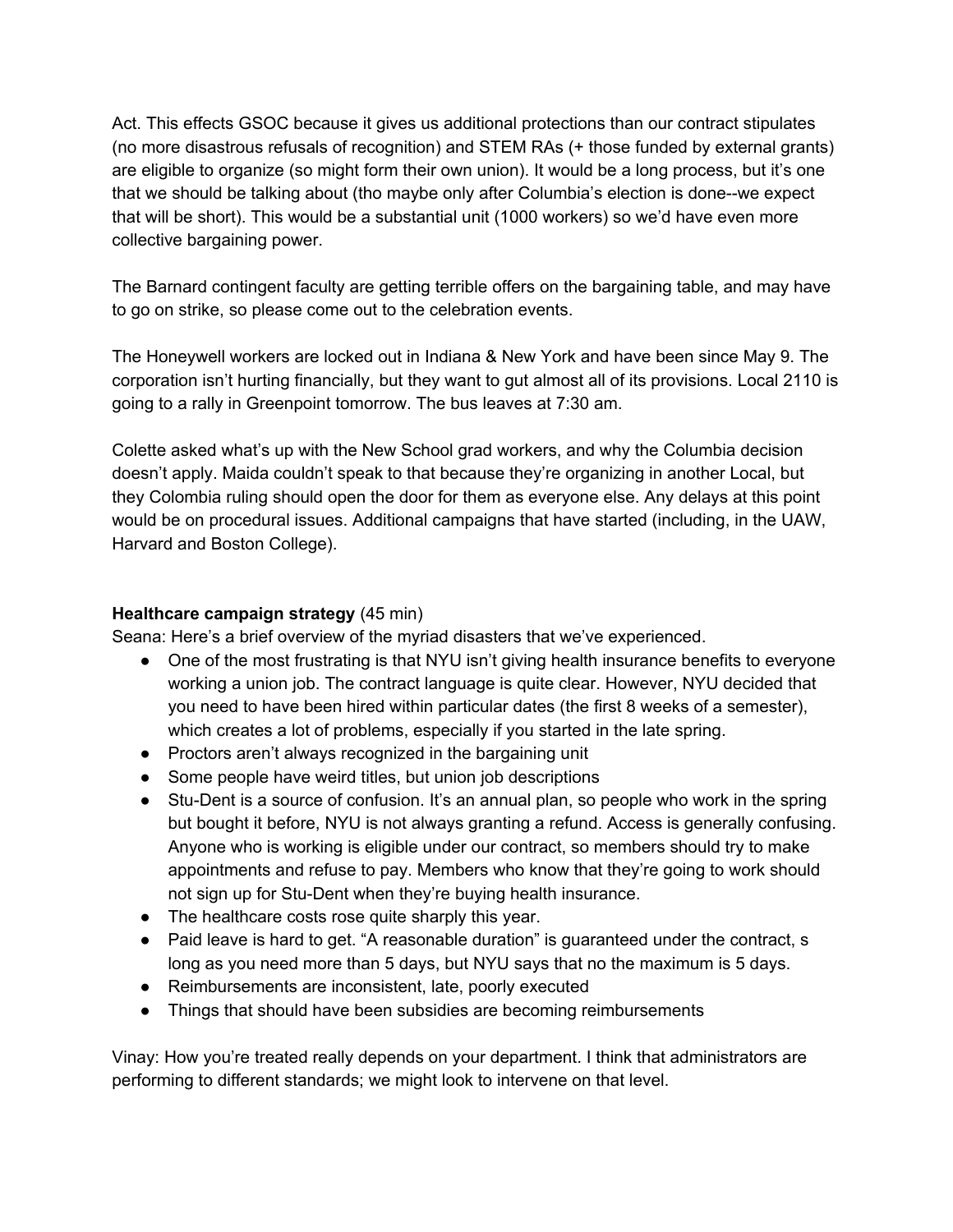Seana: This is part of why this problem is so tricky to map and address. We want to hear how things are in different departments. I anticipate that there will be a lot of people with issues on the 6th.

Colette: How can we tie these individual issues together; to attack the problem at the source by organizing together. What is our target? We can't just rely on the grievance and arbitration procedure?

Alex: I hear a lot of frustration with the administration and how they drag things out. Maybe the Bursar should be pressured to be faster and more public about what it's doing to respond. Seana: One of NYU's HR's favorite tactics is to claim that they don't know or control what the Bursar is up to.

Nathan: That might be true right now, but what would we need to do as a group in order to change that? To make NYU implement the contract appropriately, with inter-office coordination? Seana: Information flow between HR and departmental admin is broken.

Member: What about the massive increase in healthcare costs? There's a cascade of conferences because of that. What about raises? Does that exist? Who has received that? Seana/Shreenath: This is happening in most places, but if anyone is left out they should contact us.

## **[redacted]**

Member: What about the price? Will it keep going up 20%?

Seana: It might. There's no guarantees or explanations. It's CHP.

Anne: NYU takes all our buying power to the table. They aren't doing a good job bargaining for a good deal.

Patrick: One the leave issue, it shouldn't be overstated how bad this issue is. It's clearly reading the contract *wrong*. We've filed for arbitration in one of these cases. The date is not firm, but it's an important case. Why you try to apply for New York State short term disability insurance, NYU says that we're not eligible, and are refusing to participate without providing written records. NY State Law should be on our side, but it's a very vulnerable population and this will keep happening again and again.

Chris: I think one of the reason why the fee grievance succeeded is because it looked at arbitration as complementary to organizing.

Anne: I imagine a public and angry face to this campaign. I want executives to be held accountable. I want them to fear for their jobs, so they will do a better job.

Maida: Denying leave to pregnant women makes them look really bad immediately. The late hire issue makes me suspicious; why are they hired late? Is NYU being really cheap here, cramming work into the end of the semester, motivated because they can get out paying benefits? The department should be held accountable. The cost of healthcare itself is an issue that should be pursued. Anne's FOIL information came in and the UAW used it to draft another FOIL request to the university. This is where the NLRB helps us; if NYU refuses we can file a charge on the Labor Board.

# **[redacted]**

Nathan: I agree with Anne. We've been trying our hardest the past year to go case by case, but it doesn't seem like a winning or easy or quick strategy. If we put pressure on the administrators, we might be able to make more progress. That could be a big event. We don't just want 50